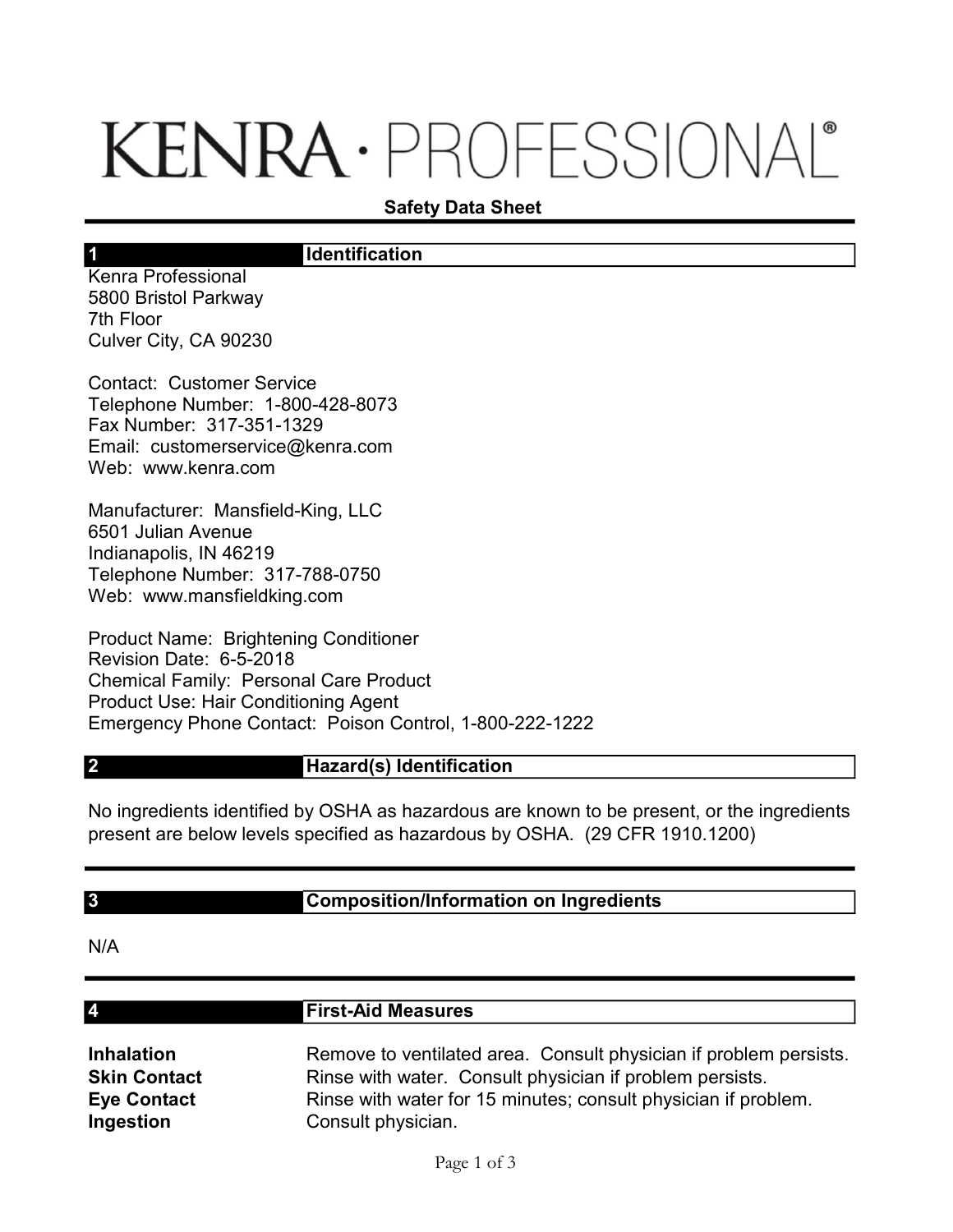# Fire-Fighting Measures

| <b>Flash Point</b>        | Not determined.               |
|---------------------------|-------------------------------|
| <b>Flash Point Method</b> | Not determined.               |
| <b>Burning Rate</b>       | Not determined.               |
| LEL                       | Not determined.               |
| UEL:                      | Not determined.               |
| <b>Other</b>              | Use all purpose extinguisher. |

# Accidental Release Measures

Small amounts can be washed to a drain with water or absorbed with the appropriate material and disposed of in accordance with local, sate and federal guidelines. Recycle plastic containers whenever possible.

| <b>Handling Precautions</b> | For external use only. Avoid eye contact. Keep out of the reach                           |
|-----------------------------|-------------------------------------------------------------------------------------------|
|                             | of children.<br><b>Storage Requirements</b> Avoid extreme heat and freezing temperatures. |

|                             | <b>Exposure Controls/Personal Protection</b> |  |
|-----------------------------|----------------------------------------------|--|
|                             |                                              |  |
| <b>Engineering Controls</b> | None needed for normal use.                  |  |
|                             |                                              |  |

| <b>Engineering Controls</b> | None needed for normal use. |
|-----------------------------|-----------------------------|
| <b>Protective Equipment</b> | None needed for normal use. |

| I<br>I |
|--------|
|        |
|        |
| ۰,     |
|        |

5

6

7

# Physical and Chemical Properties

| <b>Appearance</b>             | <b>Light Violet Viscous Cream</b> |
|-------------------------------|-----------------------------------|
| <b>Physical State</b>         | Semi-solid                        |
| Odor                          | Fruity                            |
| <b>Vapor Pressure</b>         | Not determined                    |
| <b>Vapor Density</b>          | Not determined                    |
| <b>Boiling Point</b>          | Not determined                    |
| <b>Freezing/Melting Point</b> | Not determined                    |
| <b>Solubility</b>             | <b>Water Soluble</b>              |
| <b>Specific Gravity</b>       | Not determined                    |
| <b>Viscosity</b>              | 30,000-60,000 cP                  |
| рH                            | 4.50-6.00                         |